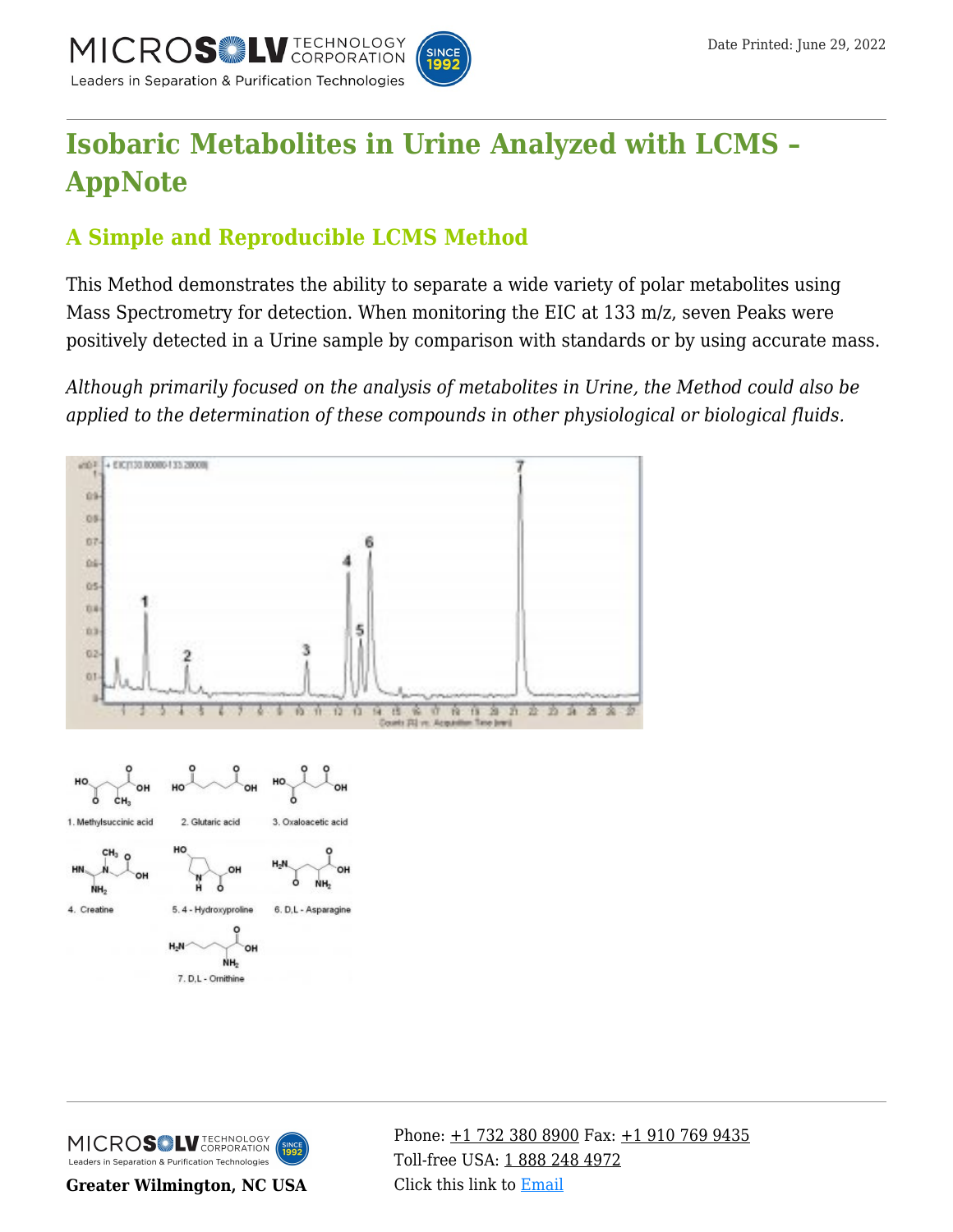



#### **Peak:**

- 1. Methylsuccinic Acid, 133 m/z (M+H)+, RT = 2.14 minutes
	- 2. Glutaric Acid,  $133 \text{ m/z}$  (M+H)+, RT = 4.25 minutes
- 3. Oxaloacetic Acid, 133 m/z (M+H)+, RT = 10.40 minutes
	- 4. Creatine, 133 m/z (M+H)+, RT = 12.52 minutes
- 5. 4-Hydroxyproline, 133 m/z (M+H)+, RT = 13.15 minutes
- 6. D, L-Asparagine,  $133 \text{ m/z}$  (M+H)+, RT = 13.62 minutes
- 7. D,L-Ornithine, 133 m/z (M+H)+, RT = 21.31 minutes

#### **Method Conditions:**

**Column**: Cogent Diamond Hydride™, 4µm, 100Å **Catalog No.:** [70000-15P-2](https://www.mtc-usa.com/product-details/id/4115801)

**Dimensions**: 2.1 x 150mm

## **Mobile Phase:**

A: DI Water / 0.1% Formic Acid

—B: Acetonitrile / 0.1% Formic Acid

## **Gradient**:

| Time (minutes) | %B |
|----------------|----|
| ( )            | 95 |
| 0.2            | 95 |
| 30             | 50 |
| 35             | 50 |
| 35.1           | 95 |

**Post Time:** 5 minutes

**Flow Rate**: 0.4mL / minute

**Detection**: ESI – POS – Agilent 6210 MSD TOF Mass Spectrometer

**Sample Preparation**: Synthetic Urine: 400µL of Acetonitrile was added to 100µL of Synthetic Urine and sample was centrifuged (3000g). Next 20µL of the supernatant was mixed with 10µL of 50:50 Acetonitrile / DI Water / 0.1% Formic Acid.



Phone:  $\pm$ 1 732 380 8900 Fax:  $\pm$ 1 910 769 9435 Toll-free USA: [1 888 248 4972](#page--1-0) Click this link to [Email](https://www.mtc-usa.com/contact)